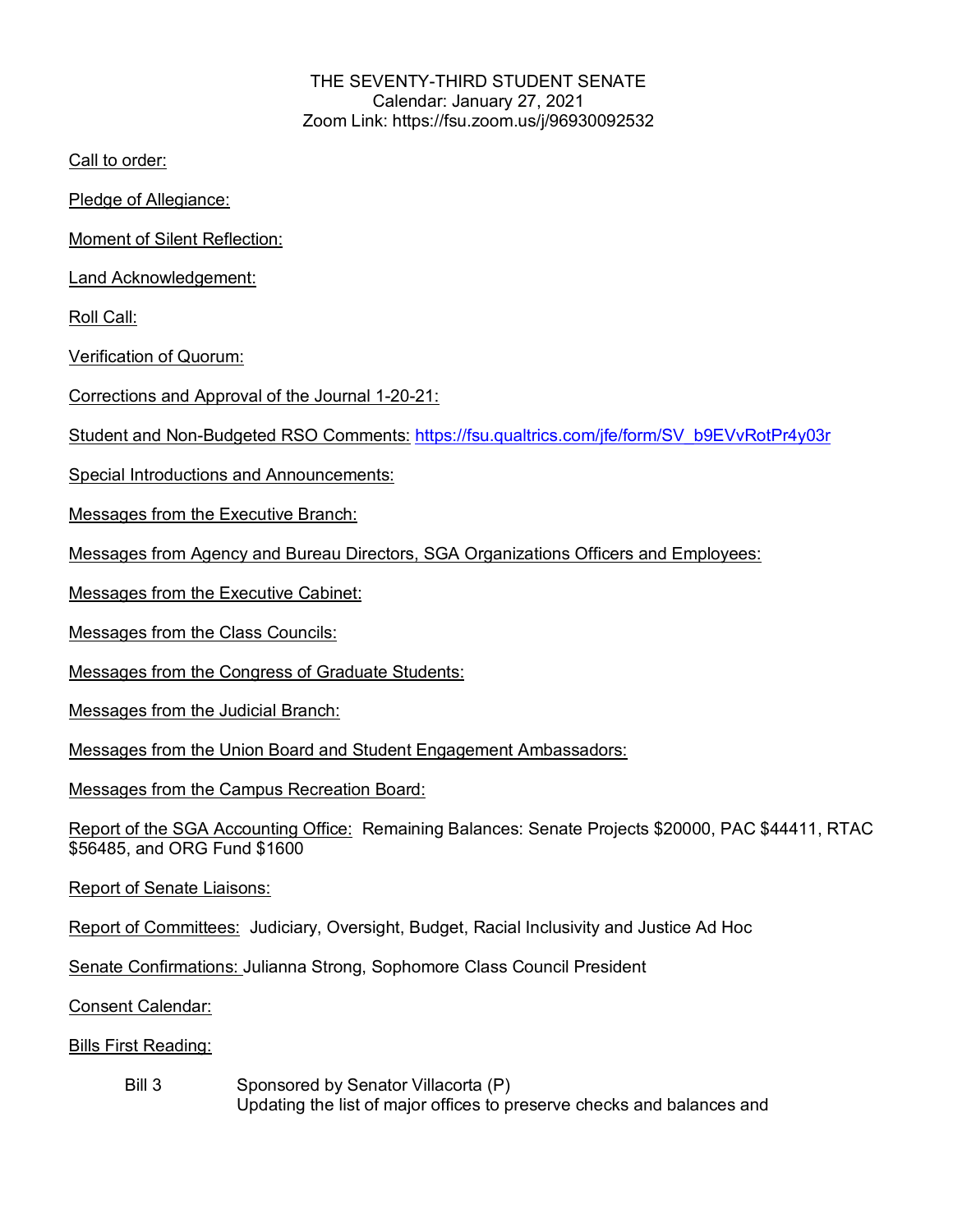address conflicts of interest **REFERRED TO JUDICIARY 1.13. TABLED IN JUDICIARY, 1.22.**

- Bill 4 Sponsored by Senator Villacorta (P) Amending the Candidate Screening Process **REFERRED TO JUDICIARY THEN OVERSIGHT 1.13. PASSED IN JUDICIARY, 1.22. TABLED IN OVERSIGHT, 1.25.**
- Bill 6 Sponsored by Senator England (P) Outline the appointment process for Senate officers in Chapter 400.2 and establish the Office of the Senate President. **REFERRED TO JUDICIARY 1.13. TABLED IN JUDICIARY, 1.22.**
- Bill 7 Sponsored by Senator England (P) To eliminate the conflict between statute 304.3 and 400.2. This deals with the appointment process of candidates by the Student Body President and the appointment of Senate officers by the Senate President. **REFERRED TO JUDICIARY 1.13. TABLED IN JUDICIARY, 1.22.**
- Bill 8 Sponsored by Senator Linksy (P) Updating the Elections Code to resolve contradicting statutes and provide procedural clarity. **REFERRED TO JUDCIARY 1.20. TABLED IN JUDICIARY, 1.22.**

#### Bills Second Reading:

- Bill 1 Sponsored by Senator Ramos and Gerdts (P) Villacorta, Rodriguez, Soto, Stults, Arutt, Lessard, Preshia, Murcia, Marcus, Flashman, Fineout, Nasworthy, Linsky, Tackett, Wang, Roy (Co) A Creating Statute 211, enacting an SGA Indigenous Land Acknowledgment Act of 2020 **REFERRED TO SLAA THEN JUDICIARY, 1.13. AMENDED & PASSED IN SLAA 1.19. PASSED IN JUDICIARY, 1.22.**
- Bill 2 Sponsored by Senator Villacorta (P) Mandating the publication of minutes from any and all SGA meetings. **REFERRED TO JUDICIARY 1.13. PASSED IN JUDICIARY, 1.22.**
- Bill 5 Sponsored by Senator Villacorta (P) Refining the Statutory definitions of Majority and Two Thirds to line up with Roberts Rules and general best practices. **REFERRED TO JUDICIARY 1.13. PASSED IN JUDICIARY, 1.22.**

# Constitutional Amendments:

- Amendment 1 Sponsored by Senator Villacorta (P) Correcting the mathematics behind Recall Election Petitions. **REFERRED TO JUDICIARY 1.13. PASSED IN JUDICIARY, 1.22.**
- Amendment 2 Sponsored by Senator Villacorta (P) Remove redundant language referring to the office of the Student Body Treasurer in the Student Body Constitution. **REFERRED TO JUDICIARY 1.13. PASSED IN JUDICIARY, 1.22.**
- Amendment 3 Sponsored by Senator Villacorta (P) To make the Student Body President and Student Body Vice President run separately. **REFERRED TO JUDICIARY 1.13. TABLED IN JUDICIARY, 1.22.**